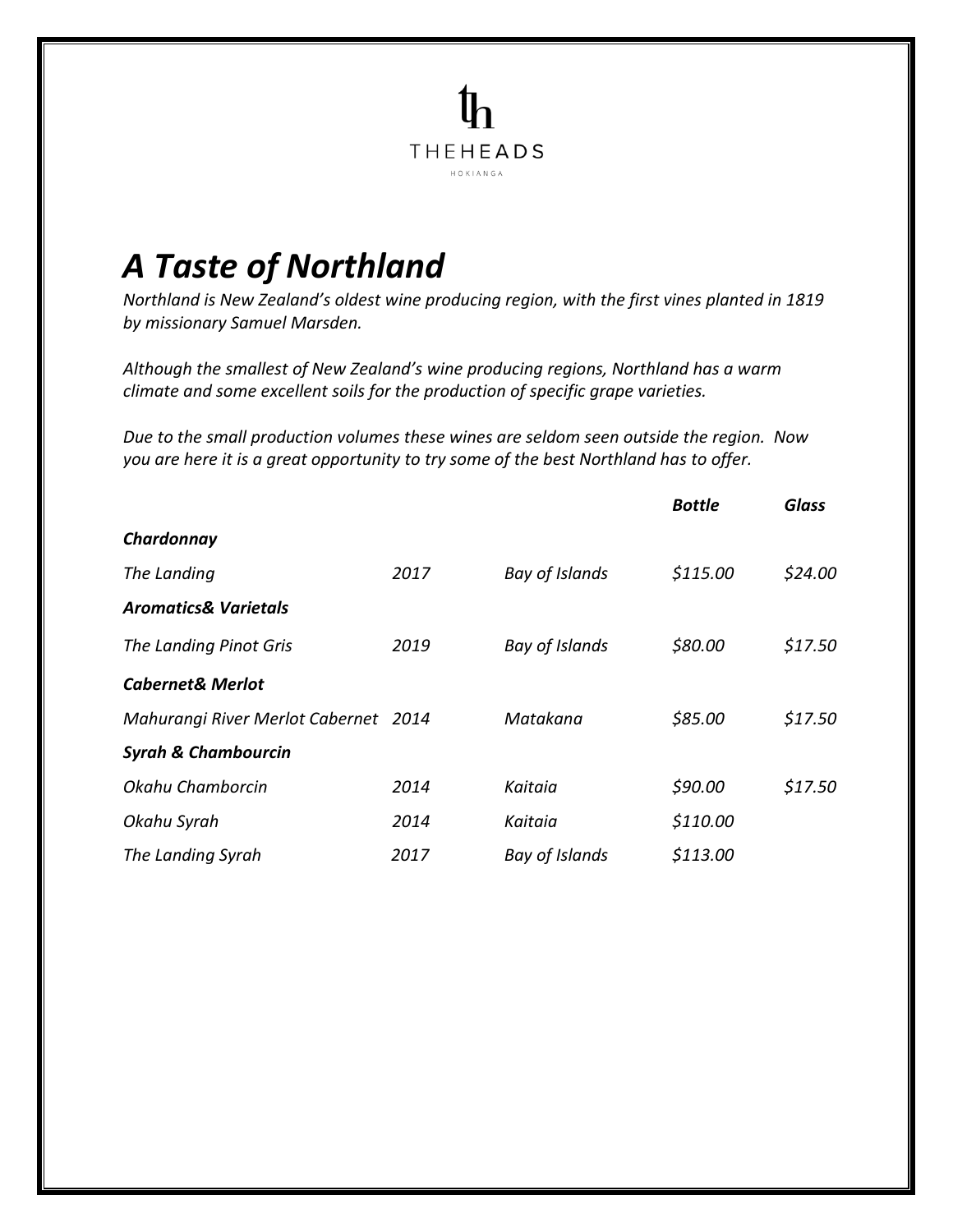| <i><b>White Wines</b></i>            |      |                         | <b>Bottle</b> | <b>Glass</b> |
|--------------------------------------|------|-------------------------|---------------|--------------|
| <b>Sauvignon Blanc</b>               |      |                         |               |              |
| <b>Baby Doll Sav</b>                 | 2017 | Marlborough             | \$48.00       | \$10.50      |
| <b>Babich Black Label Sav</b>        | 2018 | Marlborough             | \$63.00       | \$13.00      |
| <b>Oyster Bay Sav</b>                | 2018 | Marlborough             | \$68.00       | \$14.00      |
| Chardonnay                           |      |                         |               |              |
| <b>Baby Doll Chardonnay</b>          | 2017 | <b>Hawkes Bay</b>       | \$48.00       | \$10.50      |
| The Ned Chardonnay                   | 2017 | Marlborough             | \$57.00       | \$12.00      |
| <b>Oyster Bay Chardonnay</b>         | 2017 | Marlborough             | \$68.00       | \$14.00      |
| Wither Hill Chardonnay               | 2018 | Marlborough             | \$75.00       | \$15.50      |
| The Landing Chardonnay               | 2017 | <b>Bay of Islands</b>   | \$115.00      | \$24.00      |
| Te Mata- Elston Chardonnay           | 2017 | <b>Hawkes Bay</b>       | \$95.00       |              |
| <b>Aromatics&amp; Varietals</b>      |      |                         |               |              |
| <b>Baby Doll Pinot Gris</b>          | 2019 | Marlborough             | \$58.00       | \$10.50      |
| <b>Babich Black Label Pinot Gris</b> | 2017 | Marlborough             | \$63.00       | \$13.00      |
| <b>Oysterbay Pinot Gris</b>          | 2017 | Marlborough             | \$73.00       | \$15.00      |
| The Landing Pinot Gris               | 2019 | <b>Bay of Islands</b>   | \$79.00       | \$17.00      |
| <b>Main Divide Riesling</b>          | 2015 | <b>North Canterbury</b> | \$60.00       | \$12.50      |
| Rosé                                 |      |                         |               |              |
| <b>Baby Doll Rose</b>                | 2018 | Marlborough             | \$58.00       | \$12.50      |
| Ata Rangi Rose                       | 2019 | <b>Bay of Islands</b>   | \$75.00       | \$15.00      |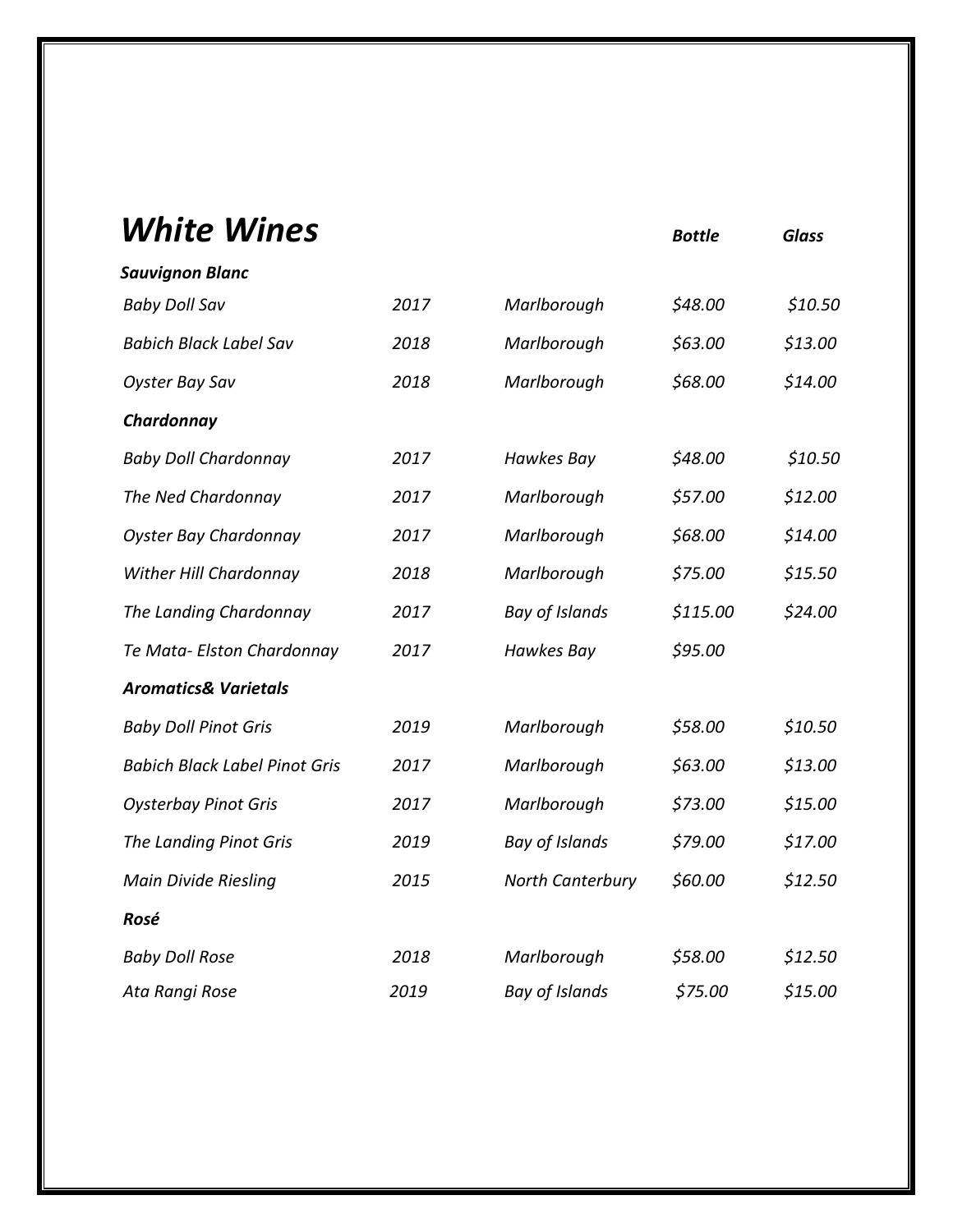## $\mathbf{q}_1$ **THEHEADS**  $\begin{array}{l} \mathsf{H}\ \mathsf{O}\ \mathsf{K}\ \mathsf{I}\ \mathsf{A}\ \mathsf{N}\ \mathsf{G}\ \mathsf{A} \end{array}$

| <b>Red Wines</b>                 |      |                       | <b>Bottle</b> | <b>Glass</b> |
|----------------------------------|------|-----------------------|---------------|--------------|
| <b>Pinot Noir</b>                |      |                       |               |              |
| <b>Baby Doll Pinot Noir</b>      | 2018 | Marlborough           | \$55.00       | \$11.00      |
| The Ned Pinot Noir               | 2017 | Marlborough           | \$58.00       | \$12.00      |
| <b>Wither Hill Pinot Noir</b>    | 2016 | Marlborough           | \$65.00       | \$14.00      |
| <b>Babich Black Label</b>        | 2018 | Marlborough           | \$70.00       | \$15.00      |
| <b>Rua Pinot Noir</b>            | 2019 | Central Otago         | \$90.00       | \$18.50      |
|                                  |      |                       |               |              |
| Cabernet/Merlot                  |      |                       |               |              |
| Main Divide Cabernet Merlot      | 2017 | Waipara               | \$69.00       | \$14.00      |
| Mahurangi Merlot Cabernet        | 2014 | Matakana              | \$85.00       | \$17.50      |
| <b>Syrah &amp; Chambourin</b>    |      |                       |               |              |
| Sandalford Shiraz                | 2017 | <b>Margaret River</b> | \$70.00       | \$15.00      |
| Okahu Chambourcin                | 2014 | Kaitaia               | \$89.00       | \$18.00      |
| Okahu Syrah                      | 2014 | Kaitaia               | \$109.00      |              |
| The Landing Syrah                | 2017 | Bay of Islands        | \$115.00      |              |
| <b>Ports &amp; Dessert Wines</b> |      |                       |               |              |
| Pegasus Bay                      |      | Canterbury            |               | \$14.50      |